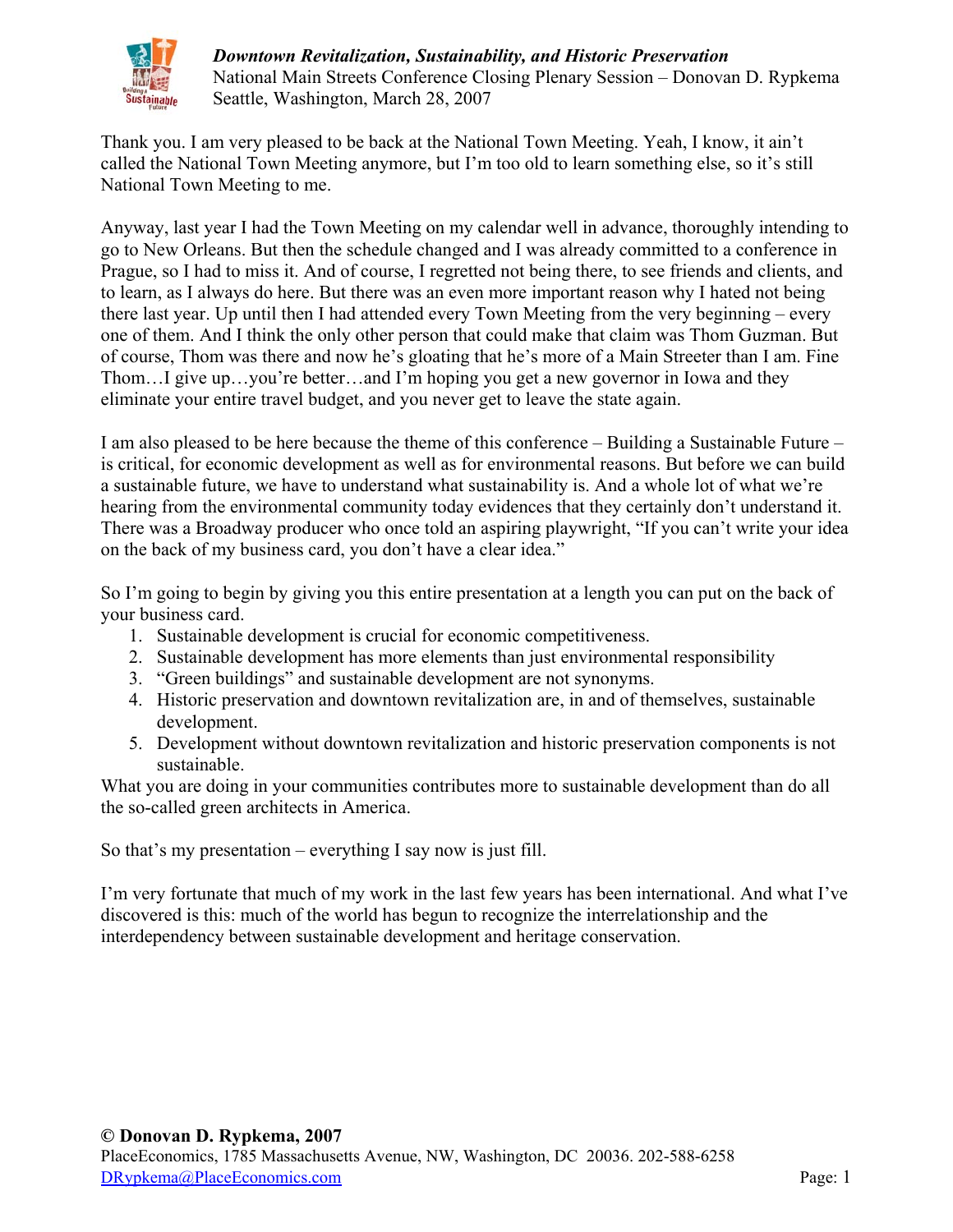

Much of the world, but much less so in the United States. I'm not so sure we've really learned those lessons in America, or at least we have not yet broadly connected the dots. Far too many advocates in the US far too narrowly define what constitutes sustainable development. Far too many advocates in the US think that so-called green buildings and sustainable development are one in the same. They are not. And I'll come back to that shortly.

But let me give you an example of what I mean.

A while ago in Boulder, Colorado, a homeowner in a local historic district made an application to paint the window sashes and trim on his house and approval was given that day. Two weeks later the Landmarks Commission learned that the historic windows had all been removed – a clear violation of the local ordinance – and had been replaced with new windows. This was done, by the way, by contractor who claims to specialize in "ecologically sound materials and methods" and bills himself as "Boulder's greenest contractor."

The Landmarks Commission staff sent a letter directing that the original windows be retained and their condition documented. The contractor responded by saying that the greater energy efficiency of the new windows should outweigh the regulations that apply to houses within the historic district. A subsequent Commission hearing upheld the staff position and a City Council hearing supported the Commission's ruling.

Here's the next chapter – a reporter for a local alternative newspaper talked to the property owner, and then decided to take matters into his own hands. He went to the house, picked up all the historic windows, took a sledge hammer to them, then took them to the dump and arranged to have a bulldozer run over them. Sort of civil disobedience for an 11 year old's mentality.

Now I want to stop the story for just a minute. I'm not even so sure that the Landmark Commission's decision was the right one. But I'm telling you the story to demonstrate our ignorance about what sustainable development really is.

First from an environmental perspective:

- 1. The vast majority of heat loss in homes is through the attic or uninsulated walls, not windows.
- 2. Adding just 3 1/2 inches of cheap fiberglass insulation in the attic has three times the R factor impact as moving from the least energy efficient single pane window with no storm window to the most energy efficient window.
- 3. Properly repaired historic windows have an R factor nearly indistinguishable from new, socalled, "weatherized" windows.
- 4. Regardless of the manufacturers' claims about 20 and 30 year lives, thirty percent of the windows being replaced each year are less than 10 years old, and many only two years old.
- 5. One Indiana study showed that the payback period through energy savings by replacing historic wood windows is 400 years.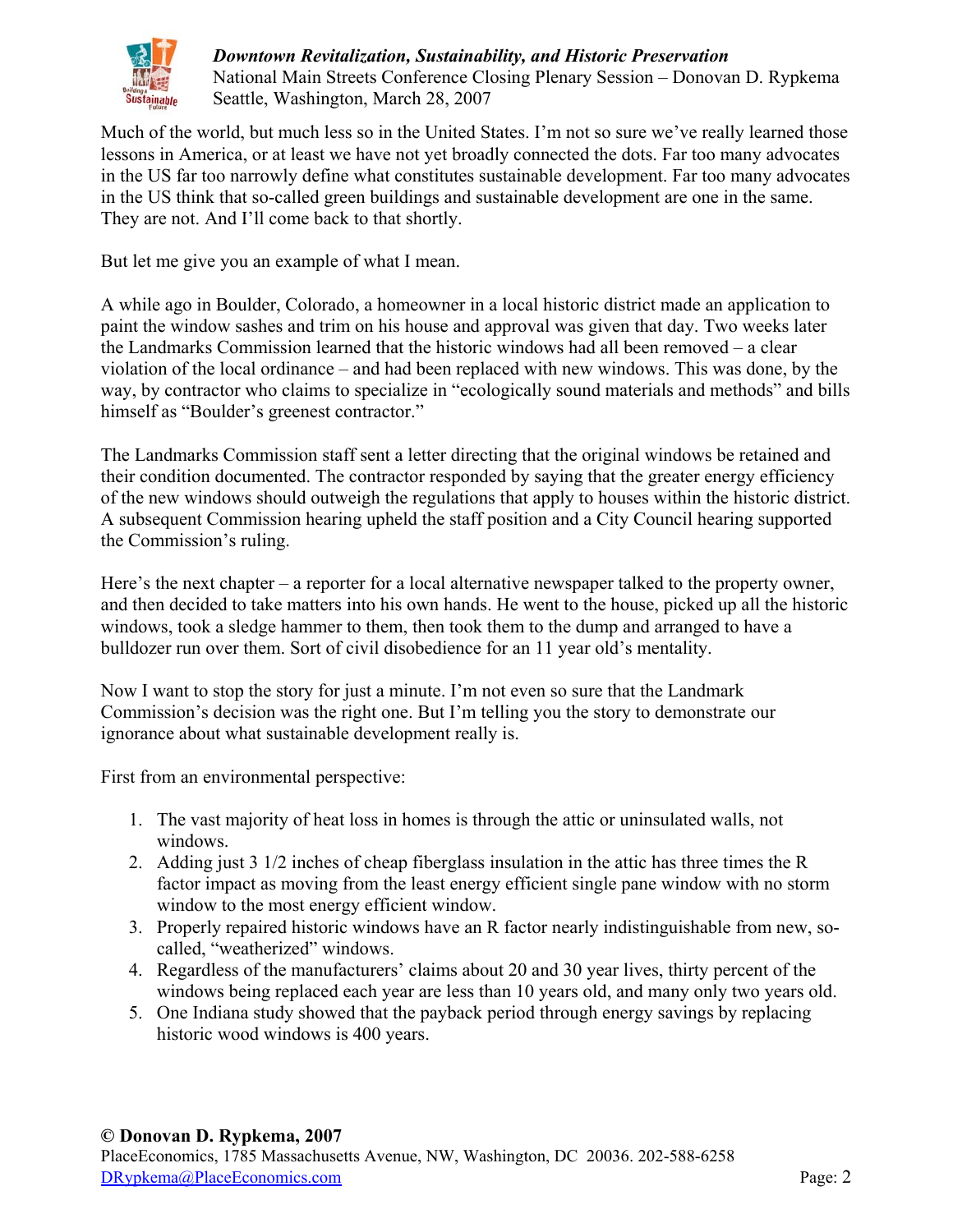

- 6. The Boulder house was built over a hundred years ago, meaning that those windows were built from hardwood timber from old growth forests. Environmentalists go nuts about cutting trees in old growth forests, but what's the difference? Destroying those windows represents the destruction of the same scarce resource.
- 7. The diesel fuel used to power the bulldozer to run over the windows in all likelihood consumed more fossil fuel that would be saved over the lifetime of the replacement windows as compared to restoring the wood windows.
- 8. Finally, the energy consumed in manufacturing vinyl is 40 times more than in producing wood for use. And if they were aluminum windows? 126 times more energy used in manufacture than for wood.

The point that I'm trying to make is this – sustainable development is about, but it not only about, environmental sustainability. There is far more to sustainable development than green buildings.

- Repairing and rebuilding the historic wood windows would have meant that the dollars were spent locally instead of at a distant window manufacturing plant. That's economic sustainability, also part of sustainable development.
- $\bullet$  Maintaining as much of the original fabric as possible is maintaining the character of the historic neighborhood. That's cultural sustainability, also part of sustainable development.

But if we don't yet get it in the United States, others do. There's an international real estate consulting firm based in Great Britain – King Sturge – that has been at the forefront in broadening and communicating the concept of sustainable development. Their framework of sustainable development certainly includes environmental responsibility but also economic responsibility and social responsibility. I'm going to take the liberty of expanding the third category into social and cultural responsibility.

They further identify these important nexus: for a community to be viable there needs to be a link between environmental responsibility and economic responsibility; for a community to be livable there needs to be a link between environmental responsibility and social responsibility; and for a community to be equitable there needs to be a link between economic responsibility and social responsibility.

When we begin to think about sustainable development in this broader context the entire equation begins to change – and includes more than simply, "Does this building get a LEED gold certification" or "Is that development making sure that the habitat of the snail darter isn't being compromised?"

When we begin to think about sustainable development in this broader context the role of both historic preservation and downtown revitalization in sustainable development becomes all the more clear.

Let's start with the environmental responsibility component of sustainable development. How are you contributing to that?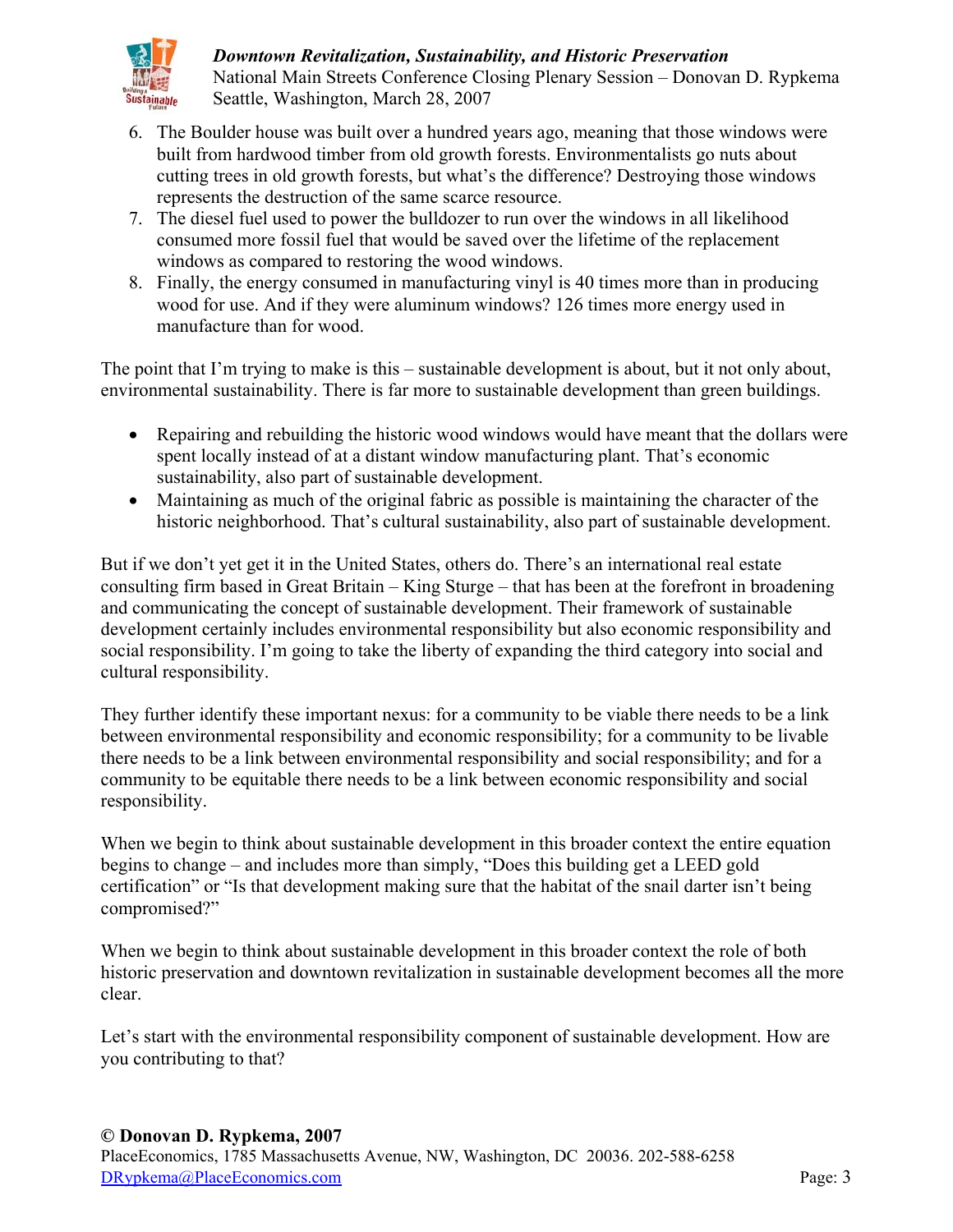

Well, we could begin with the simple area of solid waste disposal. In the United States, almost one ton of solid waste per person is collected annually. Solid waste disposal is increasingly expensive both in dollars and in environmental impacts.

So let me put this in context for you. You know we all diligently recycle our Coke cans. It's a pain in the neck, but we do it because it's good for the environment. Here is a typical building in your downtown – 25 feet wide and 100 or 120 or 140 feet deep. Let's say that today we tear down one small building like this in your downtown. We have now wiped out the entire environmental benefit from the last 1,344,000 aluminum cans that were recycled. We've not only wasted an historic building, we've wasted months of diligent recycling by the good people of our community. And that calculation only considers the impact on the landfill, not any of the other sustainable development calculations like the next one on my list – embodied energy.

I have to confess that I hadn't paid much attention to the concept of embodied energy, not until I saw oil hitting \$70 a barrel. So I did a bit of research. *Embodied energy* is defined as the total expenditure of energy involved in the creation of the building and its constituent materials. When we throw away an historic building, we are simultaneously throwing away the embodied energy incorporated into that building. How significant is embodied energy? In Australia, they've calculated that the embodied energy in the existing building stock is equivalent to ten years of the total energy consumption of the entire country.

Much of the "green building" movement focuses on the annual energy use of a building. But the energy embodied in the construction of a building is 15 to 30 times the annual energy use.

Razing historic buildings results in a triple hit on scarce resources. First, we throwing away thousands of dollars of embodied energy. Second, we are replacing it with materials vastly more consumptive of energy. What are most historic structures built from? Brick, plaster, concrete and timber. What are among the least energy consumptive of materials? Brick, plaster, concrete and timber. What are major components of new buildings? Plastic, steel, vinyl and aluminum. What are among the most energy consumptive of materials? Plastic, steel, vinyl and aluminum. Third, recurring embodied energy savings increase dramatically as a building life stretches over fifty years. You're a fool or a fraud if you say you are an environmentally conscious builder and yet are throwing away historic buildings, and their components.

Let me put it a different way  $-$  if you have a building that lasts 100 years, you could use 25% more energy every year and still have less lifetime energy use than a building that lasts 40 years. And a whole lot of buildings being built today won't last even 40 years.

The EPA has noted that building construction debris constitutes around a third of all waste generated in this country, and has projected that over 27% of existing buildings will be replaced between 2000 and 2030.

So you would think that the EPA would have two priorities: 1) make every effort to preserve as much of the existing quality building stock as possible; and 2) build buildings that have 80 and 100 and 120-year lives, as our historic buildings already have.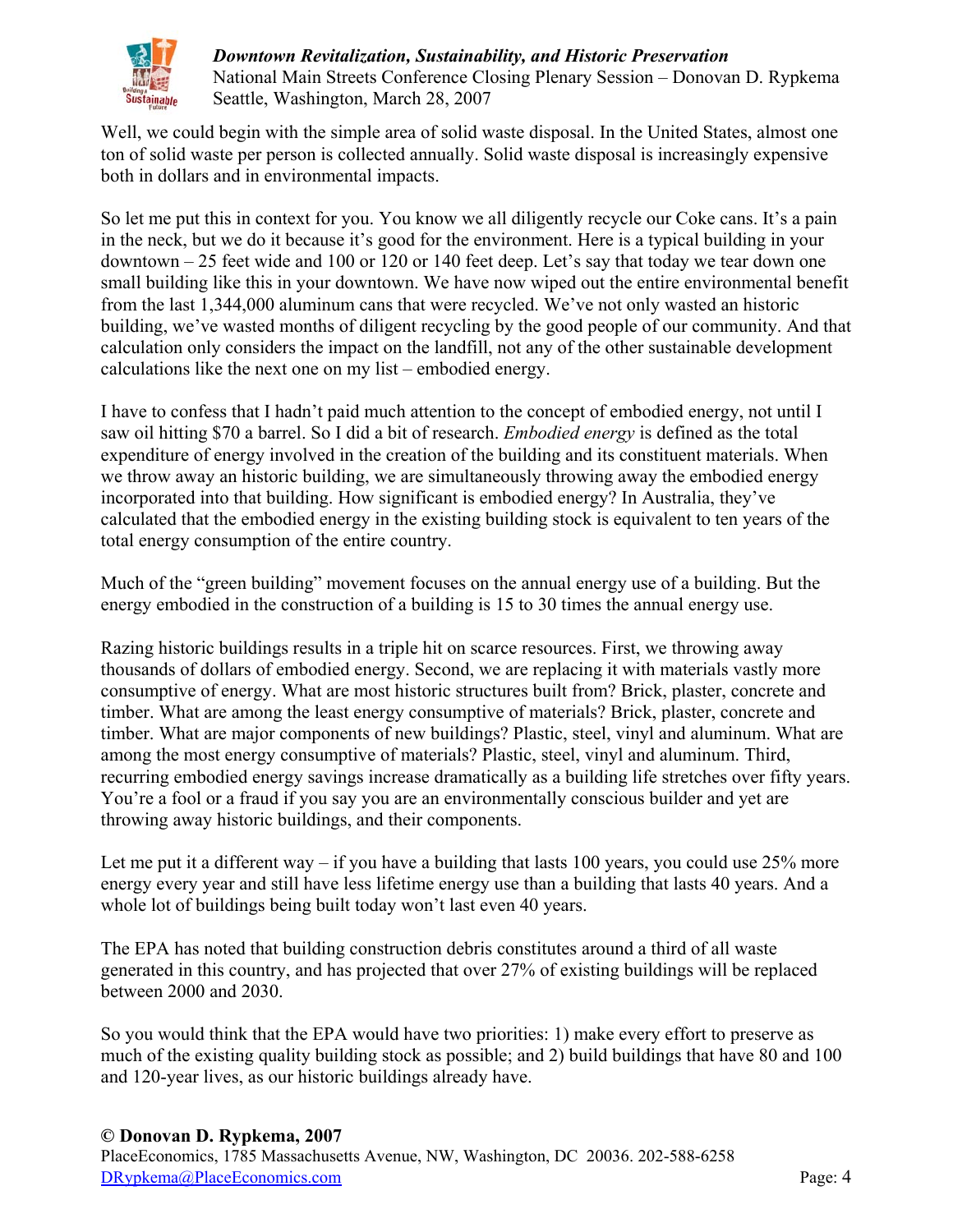

Instead what are they doing? They are sponsoring a contest to design buildings that can be taken apart every couple of decades and reassembled. Now I'm all for reusing building materials when structures have to be demolished, but to design buildings to be taken apart like Legos is to consciously build in planned obsolescence, and planned obsolescence is the polar opposite of sustainable development. And even if this approach met the environmental responsibility component of sustainable development – which it does not – it is the antithesis of the cultural and economic elements of sustainable development.

And when I'm told that the fast changing needs of households and businesses cannot be met in historic buildings, I respond in polite company, "nonsense" and in less polite company, "bullshit." Identify for me any use you can come up with in today's economy, and I'll find you an example of that use being accommodated in a historic building. The functional adaptability of historic buildings is one of their great under-recognized attributes.

My technical background is as a real estate appraiser. And in the appraisal field, there is a concept you all are familiar with – functional obsolescence. Functional obsolescence is when a building or its components no longer meet the utility demands of the marketplace. Functional obsolescence is real, but for many developers, real estate owners, architects, and city officials, the response to functional obsolescence is demolition. But the alternative response to functional obsolescence, and the environmentally responsible response, is adaptive reuse. In real estate language, functional obsolescence represents the loss of utility, but adaptive reuse is the reinsertion of a new utility into an existing building.

But be careful when you hear that phrase *functional obsolescence,* because it is often mis-assigned. And my favorite example of that is in New York City. I lived there in the mid 1980s. And at the time, the conventional wisdom of architects, developers, and many city officials was that all those class B and C office buildings in lower Manhattan had to be raised because they were functionally obsolete. Those 28-year-old MBAs on Wall Street, making \$600,000 a year ought to be making big contributions to preservation organizations in the city. Why? Because had preservationists not stood up and said, "Like hell are you going to tear down all those 1920s office buildings" those investment bankers wouldn't have their \$3 million condos in those very structures.

But I've allowed my detour about functional obsolescence take me away from the EPA so I want to return there for a moment. Here is this federal agency that is supposed to be our country's lead entity for promoting and fostering sustainable development. Last fall they issued their five-year strategic plan, complete with goals, objectives, and standards of measurement – 188 fact-filled pages. How many times was the phrase "sustainable development" mentioned? Exactly twice – both times in footnotes. Once because a document they were citing had "sustainable development" in its title and the other because the database they referenced was maintained by the UN's Division for Sustainable Development. How can you be the agency taking the lead for sustainable development when "sustainable development" never appears in your strategic plan?

Oh, and by the way, the number of times that "historic preservation" or "downtown revitalization" were mentioned in the strategic plan? Zero.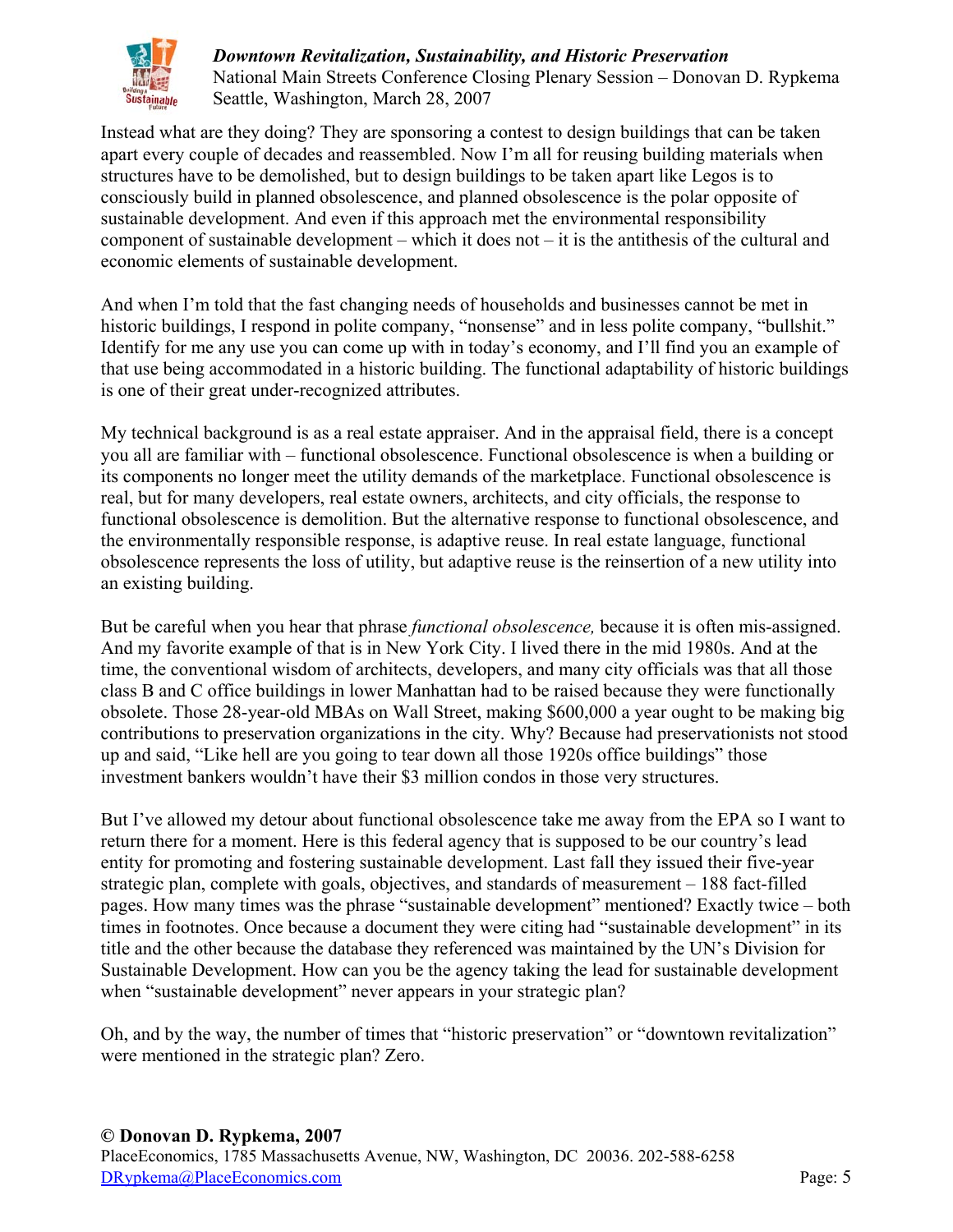

Within the plan, the EPA has an element targeted to construction and demolition debris. The objective is "Preserve Land" and the sub-objective is "Reduce Waste Generation and Increase Recycling." But they have missed the obvious – when you revitalize a downtown, you *are* preserving land. When you rehabilitate a historic building, you *are* reducing waste generation. When you reuse a downtown historic building, you *are* increasing recycling. In fact, historic preservation is the ultimate in recycling.

At most perhaps 10% of what the environmental movement does advances the causes of downtown revitalization or historic preservation. But 100% of what you all are doing advances the cause of the environment.

You cannot have sustainable development without major roles for downtown revitalization and historic preservation, period. And it's about time we start hammering at that until it is broadly understood.

Earlier I mentioned the concept of embodied energy. The World Bank has specifically related embodied energy with historic buildings saying, "…the key economic reason for the cultural patrimony case is that a vast body of valuable assets, for which sunk costs have already been paid by prior generations, is available. It is a waste to overlook such assets."

On the commercial side, if we want to begin to mitigate the endless expanse of strip center sprawl it is critical that we have effective programs of downtown revitalization. Throughout America over the last decade, thanks to the people in this room, we have seen downtowns come back and reclaim their historic role as the multifunctional, vibrant, heart of the city. Now this is the area where you all work and where I do most of my work. I typically visit 100 downtowns a year of every size, in every part of the country. But I cannot identify a single example of a sustained success story in downtown revitalization where historic preservation wasn't a key component of that strategy. Not a one. Conversely, the examples of very expensive failures in downtown revitalization have nearly all had the destruction of historic buildings as a major element. That doesn't mean, I suppose, that it's not theoretically possible to have downtown revitalization and no historic preservation, but I haven't seen it, I haven't read of it, I haven't heard of it. Now the relative importance of preservation as part of the downtown revitalization effort will vary some, depending on the local resources, the age of the city, the strength of the local preservation advocacy groups, the enlightenment of the leadership and whether there is a Main Street program. But successful revitalization and no historic preservation? It ain't happening.

The closest thing we have to a broad-based sustainable development movement is known as Smart Growth. There is no movement in America today that enjoys a more widespread support across political, ideological, and geographical boundaries than does *Smart Growth*. Democrats support it for environmental reasons, Republicans for fiscal reasons, big city mayors, rural county commissioner, there are Smart Growth supporters everywhere. The increasing public volume and political expenditures of Smart Growth's opponents is in direct relationship to Smart Growth's broad and growing support.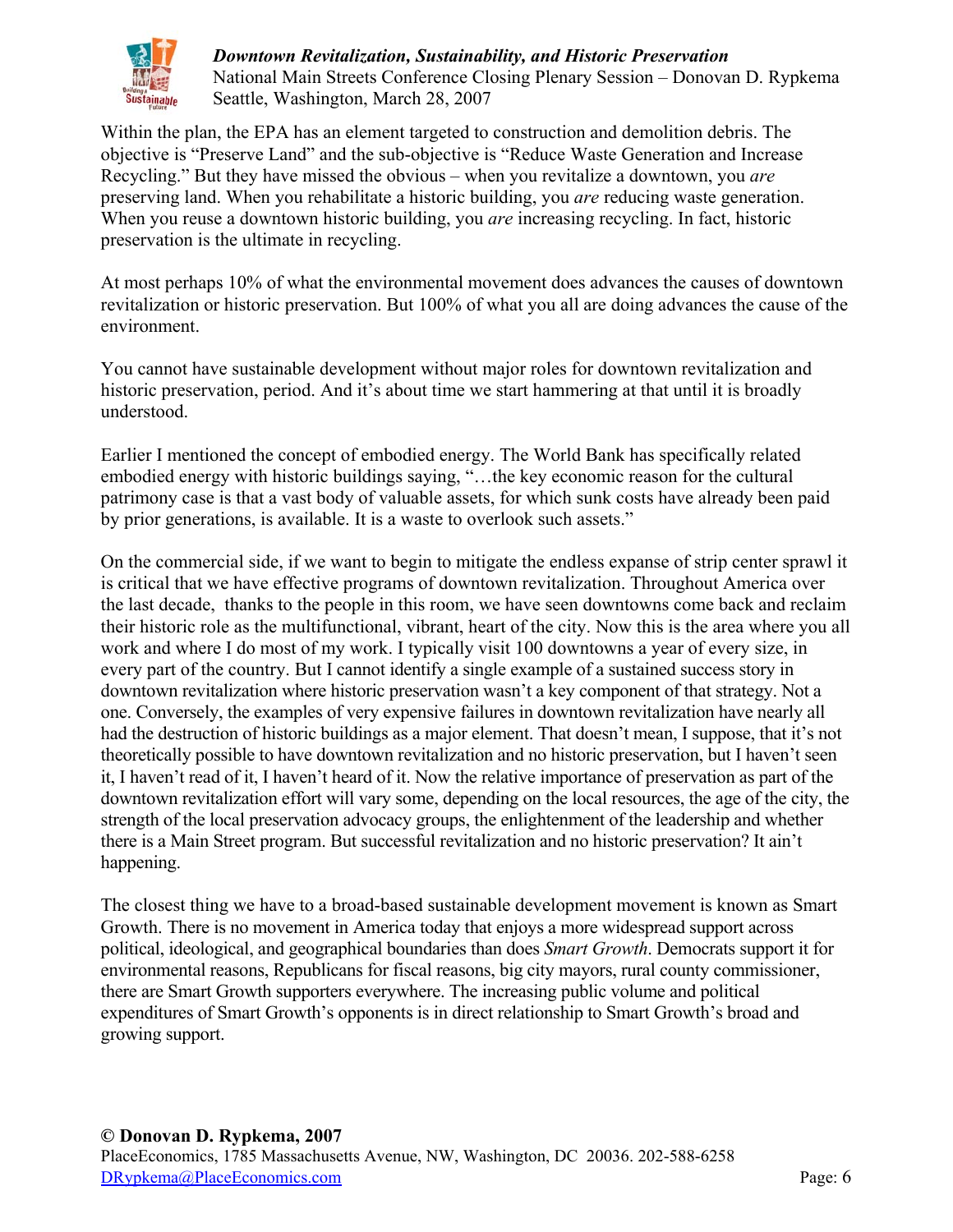

The Smart Growth movement also has a clear statement of principles, and here it is:

- $\bullet$  Create range of housing opportunities and choices
- $\bullet$  Create walkable neighborhoods
- Encourage community and stakeholder collaboration
- Foster distinctive, attractive places with a Sense of Place
- Make development decisions predictable, fair, and cost effective
- $\bullet$  Mix land uses
- Preserve open space, farmland, natural beauty and critical environmental areas
- Provide variety of transportation choices
- Strengthen and direct development toward existing communities
- Take advantage of compact built design.

But you know what? If a community did nothing but protect its downtown and historic neighborhoods it will have advanced every Smart Growth principle. Historic preservation and downtown revitalization ARE Smart Growth. A Smart Growth approach that does not include historic preservation high on the agenda is not only missing a valuable strategy, but, like the historic buildings themselves, an irreplaceable one. A Smart Growth approach that does not include downtown revitalization high on the agenda is stupid growth, period.

Historic preservation and downtown revitalization are vital to sustainable development, but not just on the level of environmental responsibility. Remember that the second component of the sustainable development equation was economic responsibility. So let me give you some examples in this area.

A frequently underappreciated component of historic buildings is their role as natural incubators of small businesses. It isn't the Fortune 500 who are creating the net new jobs in America. 85% of all net new jobs are created by firms employing less than 20 people. One of the few costs firms of that size can control is occupancy costs – rents. In both downtowns and in neighborhood commercial districts a major contribution to the local economy is the relative affordability of older buildings. It is no accident that the creative, imaginative, small start up firm isn't located in the corporate office "campus" the industrial park or the shopping center – they simply cannot afford the rents there. Older and historic commercial buildings in downtown and neighborhood commercial areas play that role, nearly always with no subsidy or assistance of any kind.

I'm sure by now you've all been to Pioneer Square. It is one of the great historic commercial neighborhoods in America. A couple of years ago the business management association there did a survey of why Pioneer Square businesses chose that neighborhood. The most common answer? That it was a historic district. The second most common answer? The cost of occupancy. Neither of those responses is accidental.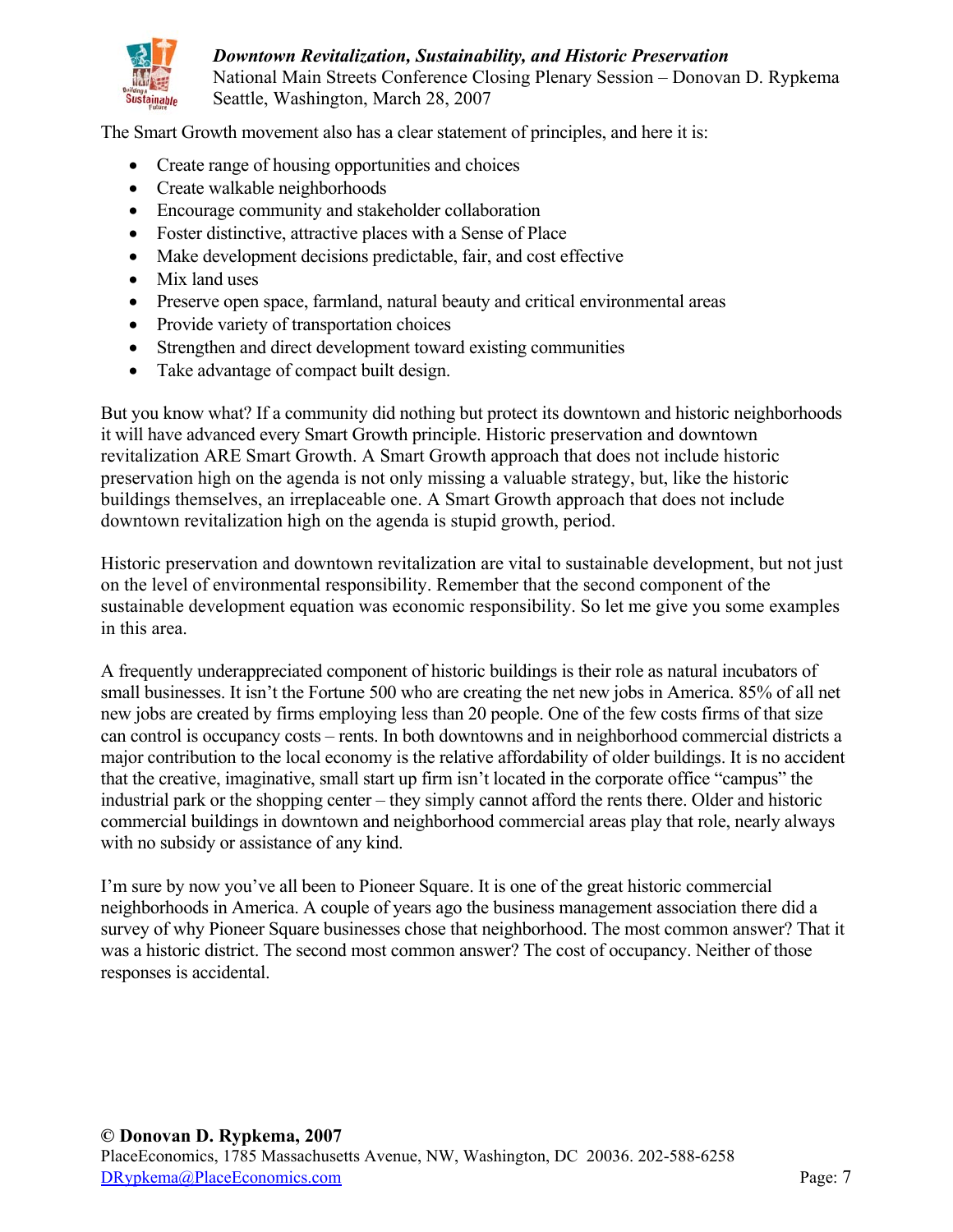

While I'm often introduced as a preservationist, what I really am is an economic development consultant. At the top of the list for economic development measurements are jobs created and increased local household income. The rehabilitation of older and historic buildings is particularly potent in this regard. As a rule of thumb, new construction will be half materials and half labor. Rehabilitation, on the other hand, will be sixty to seventy percent labor with the balance being materials. This labor intensity affects a local economy on two levels. First, we buy an HVAC system from Michigan and lumber from Oregon, but we buy the services of the plumber, the electrician, and the carpenter from across the street. Further, once we buy and hang the sheet rock, the sheet rock doesn't spend any more money. But the plumber gets a hair cut on the way home, buys groceries, and joins the YMCA – each recirculating that paycheck within the community.

Many people think about economic development in terms of manufacturing, so let's look at that. Across America for every million dollars of production, the average manufacturing firm creates 23.9 jobs. A million dollars spent in new construction generates 30.6 jobs. But that same million dollars in the rehabilitation of an historic building? 35.4 jobs.

A million dollars of manufacturing output will add, on average about \$515,000 to local household incomes. A million dollars in new construction – \$653,000. But a million dollars of rehabilitation? Over \$762,000. Now of course the argument can be made, "Yeah, but once you've built the building the job creation is done." Yes, but there are two responses to that. First, real estate is a capital asset – like a drill press or a boxcar. It has an economic impact during construction, but a subsequent economic impact when it is in productive use. Additionally, however, since most building components have a life of between 25 and 40 years, a community could rehabilitate 2 to 3 percent of its building stock per year and have perpetual employment in the building trades.

Now there are some economists and politicians who would argue that in economic down turns public expenditures should be made to create employment. And I'm certainly not going to argue with that. And as you all know, among politicians' favorite forms of public works is building highways.

David Listokin at the Center for Urban Policy Research at Rutgers has calculated the relative impact of public works. Let's say a level of government spends \$1 million building a highway. (And these days that means a highway not quite the length of this room) but anyway a million dollar highway – what does that mean? 34 jobs, \$1.2 million in ultimate household income, \$100,000 in state taxes and \$85,000 in local taxes.

Or we could build a new building for \$1 million. 36 jobs, \$1,223,000 in household income, \$103, 000 in state taxes and \$86,000 in local taxes. Or we could spend that million rehabilitating an historic building. 38 jobs, a million three in household income, \$110,000 in state taxes and \$92,000 in local taxes. Now you tell me which is the most economically impacting in public works projects.

Other areas where historic preservation adds to the economic responsibility of sustainable development include heritage tourism. Wherever heritage tourism has been evaluated, a basic tendency is observed: heritage visitors stay longer, spend more per day and, therefore, have a significantly greater per trip economic impact.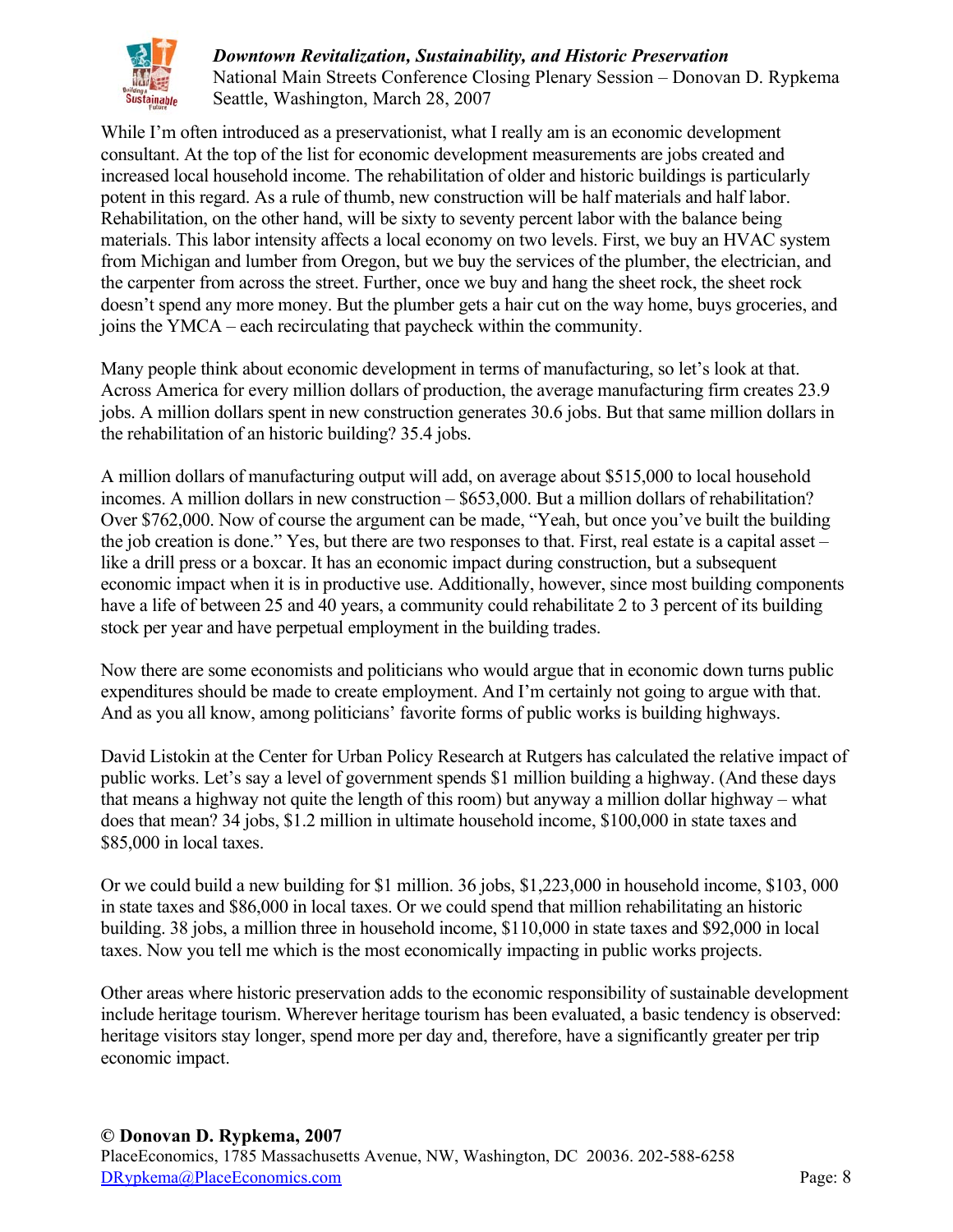

In February, *Business Week* had an article about the importance of artists to a growing local economy. But where do artists choose to live? It's isn't the garden apartment in the suburbs. More often than not, it's in historic neighborhoods and downtowns.

Perhaps the area of preservation's economic impact that's been studied most frequently is the effect of local historic districts on property values. It has been looked at by a number of people and institutions using a variety of methodologies in historic districts all over the country. The most interesting thing is the consistency of the findings. Far and away the most common result is that properties within local historic districts appreciate at rates greater than the local market overall and faster than similar nondesignated neighborhoods. Of the several dozen of these analyses, the worst-case scenario is that housing in historic districts appreciates at a rate equivalent to the local market as a whole.

Recent analysis indicates that historic districts are also less vulnerable to the volatility that real estate values are often subject to during interest rate fluctuations and economic downturns.

Like it or not we live in an economically globalized world. To be economically sustainable it's necessary to be economically competitive. But to be competitive in a globalized world a community must position itself to compete not just with other cities in the region but with other cities on the planet. And a large measure of that competitiveness will be based on the quality of life the local community provides, and the built heritage is a major component of the quality of life equation. This is a lesson that is being recognized worldwide.

A great study just released last month in Australia reached this series of conclusions: 1) a sustainable city will have to have a sustainable economy; 2) in the  $21<sup>st</sup>$  century, a competitive, sustainable economy will require a concentration of knowledge workers; 3) knowledge workers are choose where they want to work and live based on the quality of the urban environment; and 4) heritage buildings are an important component of a high quality urban environment.

From the Inter American Development Bank we get, "As the international experience has demonstrated, the protection of cultural heritage is important, especially in the context of the globalization phenomena, as an instrument to promote sustainable development strongly based on local traditions and community resources." If the Inter American Development Bank gets it, why doesn't the EPA?

Certainly among the most competitive cities in the world is Singapore. But here's what Belinda Yuan of Singapore National University says, "…the influences of globalization have fostered the rise of heritage conservation as a growing need to preserve the past, both for continued economic growth and for strengthening national cultural identity."

What neither the supporters nor the critics of globalization understand is that there is not one globalization but two – economic globalization and cultural globalization. For those few who recognize the difference, there is an unchallenged assumption that the second is an unavoidable outgrowth of the first. Economic globalization has widespread positive impacts; cultural globalization ultimately diminishes us all. It is through the adaptive reuse of heritage buildings that a community can actively participate in the positive benefits of economic globalization while simultaneously mitigating the negative impacts of cultural globalization.

## **© Donovan D. Rypkema, 2007**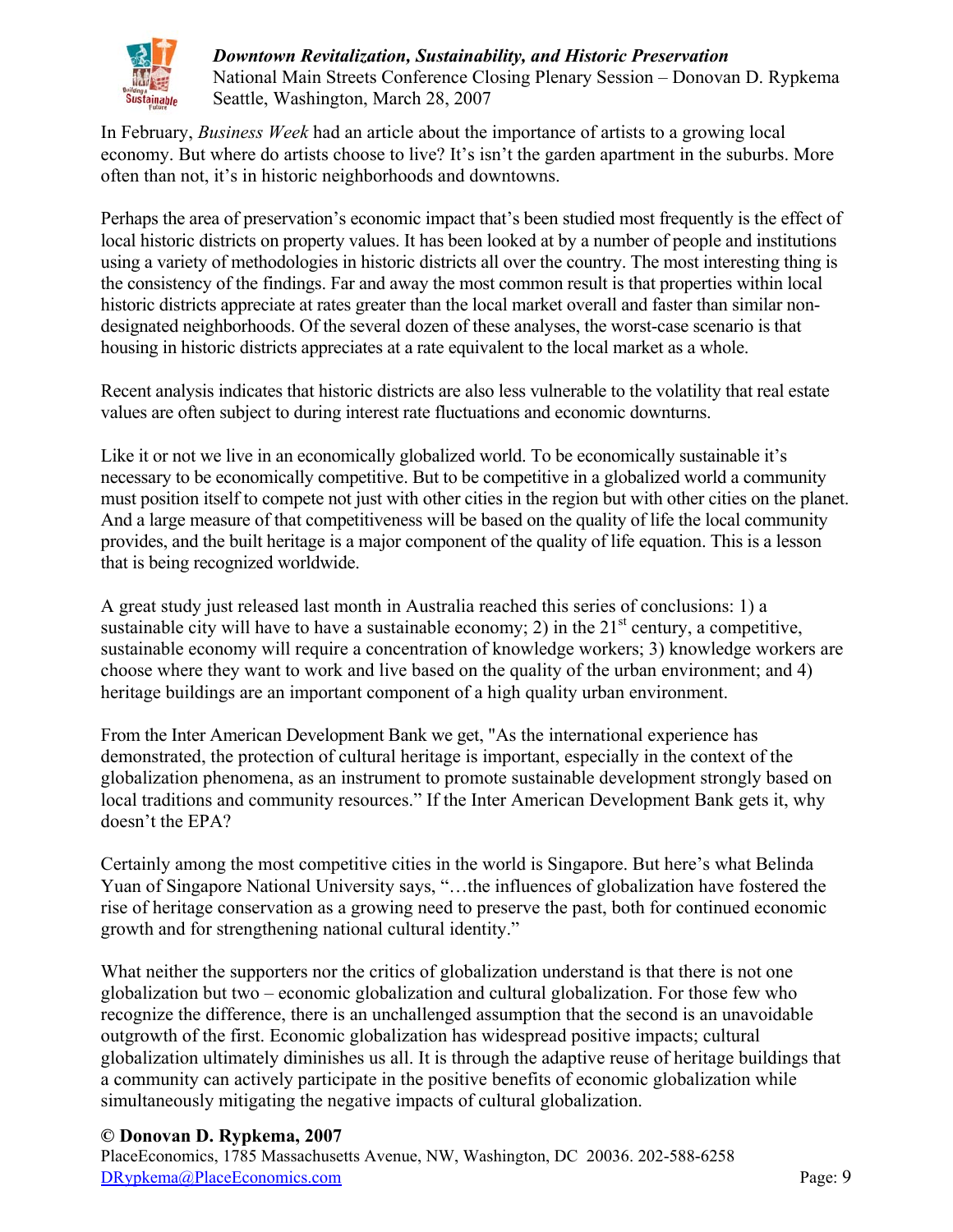

So there are some ways that heritage conservation contributes to sustainable development through environmental responsibility and through economic responsibility. But I saved the third area – cultural and social responsibility – for last, because in the long run it may well be the most important.

First, housing. In the United States today we are facing a crisis in housing. All kinds of solutions – most of them very expensive – are being proposed. But the most obvious is barely on the radar screen – quit tearing down older and historic housing. Houses built before 1950 disproportionately are home to people of modest resources – the vast majority without any subsidy or public intervention of any kind. So you take these two facts – there is an affordable housing crisis and older housing is providing affordable housing and one would think, "Well, then, a high priority must be saving that housing stock." Alas, not so.

In the last three decades of the  $20<sup>th</sup>$  century, we lost from our national inventory of older and historic homes 6.3 million year-round housing units! Over 80 percent of those units were singlefamily residences. Now a few of those burned down or were lost to natural disasters. But the vast majority of them were consciously torn down – were thrown away as being valueless. And today millions of American families are paying the cost by paying for housing they cannot afford. Certainly not every one of those houses could or should have been saved. But if even half were retained instead of razed, the picture today would be much different for the millions of Americans inadequately or unaffordably housed.

For the last thirty years, every day, seven days a week, 52 weeks a year we have lost 577 older and historic houses. For our most historic houses – those built before  $1920 - in$  just the decade of the 1990s, 772,000 housing units were lost from our built national heritage.

But when there are policies to conserve older housing stock, we are meeting the social responsibility of sustainable development.

But at least as important as the affordability issue is the issue of economic integration. America is a very diverse country – racially, ethnically, educationally, economically. But on the neighborhood level, our neighborhoods are not diverse at all. The vast majority of neighborhoods are all white or all black, all rich or all poor. But the exception – virtually everywhere I've looked in America – is in historic districts. There rich and poor, Asian and Hispanic, college educated and high school drop out, live in immediate proximity, are neighbors in the truest sense of the work. That is economic integration and sustainable cities are going to need it. And where is the one place where all the diverse groups in our community – regardless of its size – come together face to face? Downtown.

Earlier I mentioned the labor intensity of historic preservation and the jobs it creates as part of the economic component of sustainable development but I want to mention it again in the social context. Those aren't just jobs. They are good, well-paying jobs, particularly for those without formal advanced education. That too should be part of our social responsibility within sustainable development.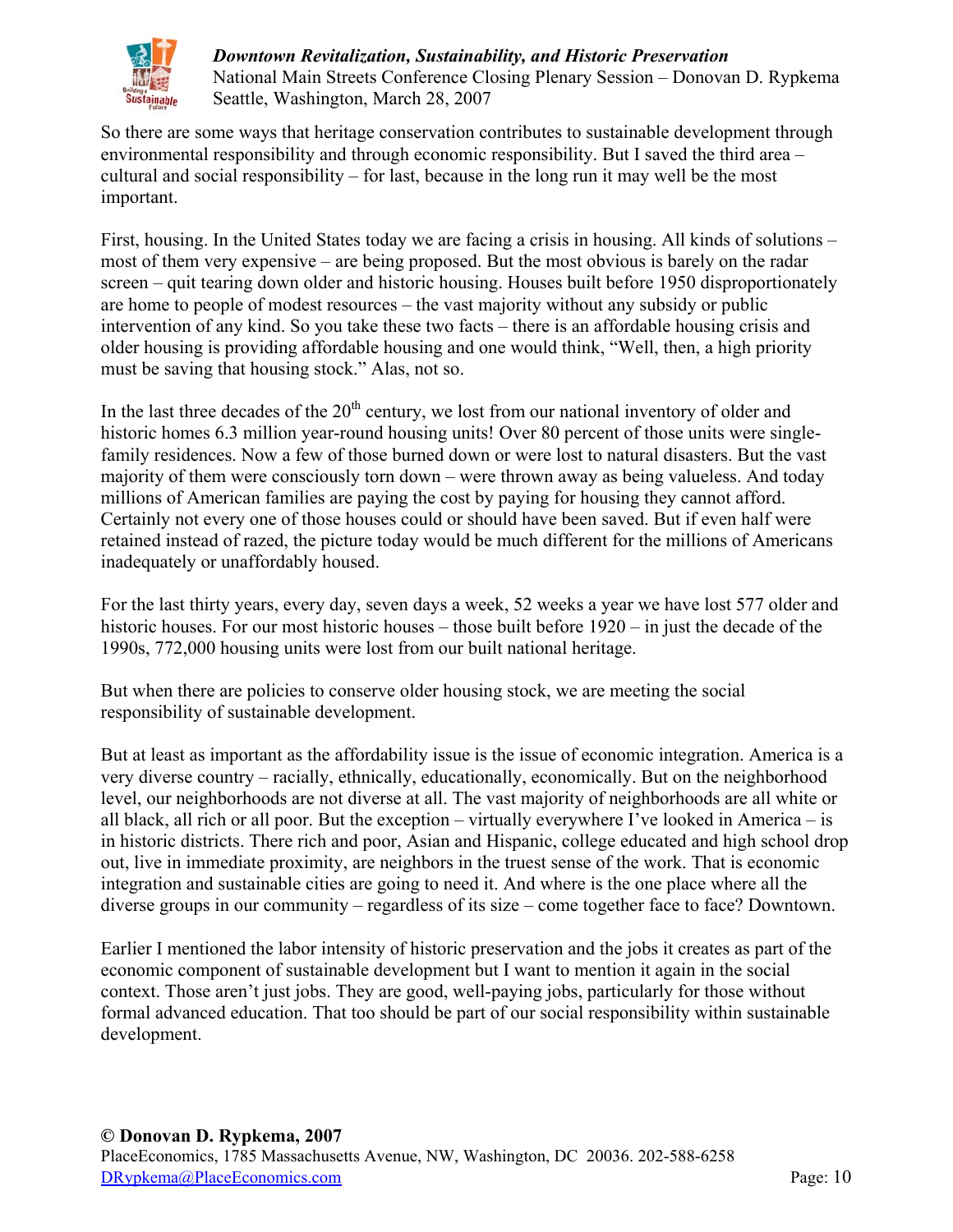

I told you that I work in the area of economic development. Economic development takes many forms – industrial recruitment, job retraining, waterfront development, and others. But historic preservation and downtown revitalization are the only forms of economic development that are simultaneously community development. That too is part of our social responsibility.

So I want to return to the premise with which I started. Green buildings are part of, but in no way are a synonym for sustainable development. That is not to say that we should not all be very pleased that preservationists are beginning to try to enlighten the green building people. Preceding the National Trust conference in Pittsburgh last fall was held a National Summit on the greening of historic properties. This was an excellent step forward and I certainly don't have any quarrel with any of their conclusions or recommendations. I am certainly not wedded to the Secretary of the Interiors Standards for the Rehabilitation of Historic Buildings. And if the Secretary's Standards have to be adjusted to be more environmentally sensitive, so be it.

But I am very concerned that in our rush to make nice with the green building people we will forget this is about sustainable development, not about green buildings. Here's this great report. Green buildings mentioned 53 times; sustainable development mentioned exactly zero times.

Of course, the big accomplishment of the U.S. Green Building Council is the development of the LEED certification system. In the pilot stage is a checklist for evaluating neighborhood development. And it's fine. 114 total possible points, including up to a gigantic 2 points if it's an historic building. But if you look at the individual line items in the checklist, at least 75% of the goals of those items are automatically met if you rehabilitate an historic building. If we really need such a checklist, it ought to be 200 points and you start out with 75 points for being an historic building.

I'm not sure we need platinum plaques on porches. But if we do, they should be for sustainable development, not for green buildings. And, in fact, just such a checklist has been devised in Great Britain. Using the three elements of sustainable development, this scoring system includes such elements as "functional adaptability", cultural importance, cultural adaptability, lovability, local amenities, and embodied energy as well as energy consumption, ecological attributes, etc. This certainly includes green building attributes, but within a broader sustainable development context.

Environmentalists cheer when used tires are incorporated into asphalt shingles and recycled newspapers become part of fiberboard. But when we reuse an historic building, we're recycling the whole thing.

If I still haven't convinced you that the green building approach is insufficient, let me offer this last bit of evidence. As you all probably know, Wal-Mart has begun a big environmental initiative. Now I'm not a Wal-Mart basher, and I think they should be commended for this activity.

But let's say Wal-Mart is so successful, that they are able to build a Super Center that uses no external energy at all – the ultimate green building. But here's where the building is going to be built.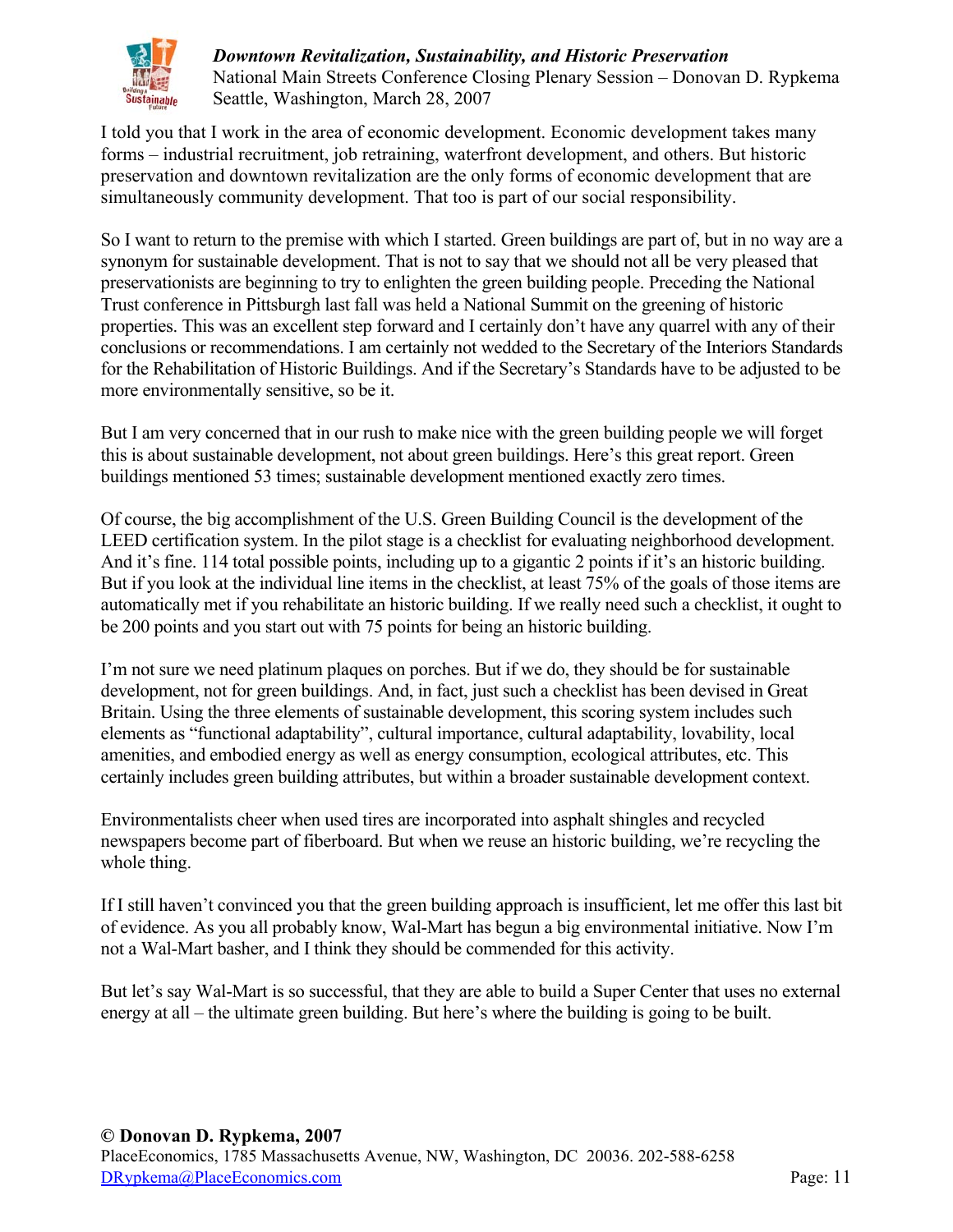

 In just 15 days, the extra fuel used to get to the Wal-Mart, wipes out the entire savings for the entire year, even if the building itself consumed no energy at all. A huge success as a green building. A huge failure in sustainable development. And in the case of Wal-Mart, in all three categories of sustainable development responsibility.

Let me put it another way – every day your downtown is in business, it contributes more to sustainable development than would the greenest Wal-Mart in five years.

Finally, I'd ask you to take a moment and think of something significant to you personally. Anything. You may think of your children, or your spouse, or your church, or god, or a favorite piece of art hanging in your living room, or your childhood home, or a personal accomplishment of some type. Now take away your memory. Which of those things are now significant to you? None of them. There can be no significance without memory. Now those same things may still be significant to someone else. But without memory they are not significant to you. And if memory is necessary for significance, it is also necessary for both meaning and value. Without memory nothing has significance, nothing has meaning, nothing has value.

 That, I think, is the lesson of that old Zen koan, "If a tree falls in a forest and no one hears, did it make a sound?" Well of course it made a sound; sound comes from the vibration of molecules and a falling tree vibrates molecules. But that sound might as well not have been made, because there is no memory of it.

We acquire memories from a sound or a picture, or from a conversation, or from words in a book, or from the stories our grandmother told us. But how is the memory of a city conveyed? Here's what Italo Calvino writes, "The city ... does not tell its past, but contains it like the lines of a hand, written in the corners of the streets, the gratings of the windows, the banisters of the steps, the antennae of the lightening rods, the poles of the flags, every segment marked in turn with scratches, indentations, scrolls."

The city tells it own past, transfers its own memory, largely through the fabric of the built environment. Historic buildings are the physical manifestation of memory – and it is memory that makes places significant.

What is the whole purpose of the concept of sustainable development? It is to keep that which is important, which is valuable, which is significant. The very definition of sustainable development is "…the ability to meet our own needs without prejudicing the ability of future generations to meet their own needs." We need to use our cities, our cultural resources, and our memories in such a way that they are available for future generations to use as well.

Historic preservation and downtown revitalization make cities viable, make cities livable, make cities equitable.

I particularly appreciate that the broadened concept of sustainable development is made up of responsibilities – environmental responsibility, economic responsibility, and social responsibility.